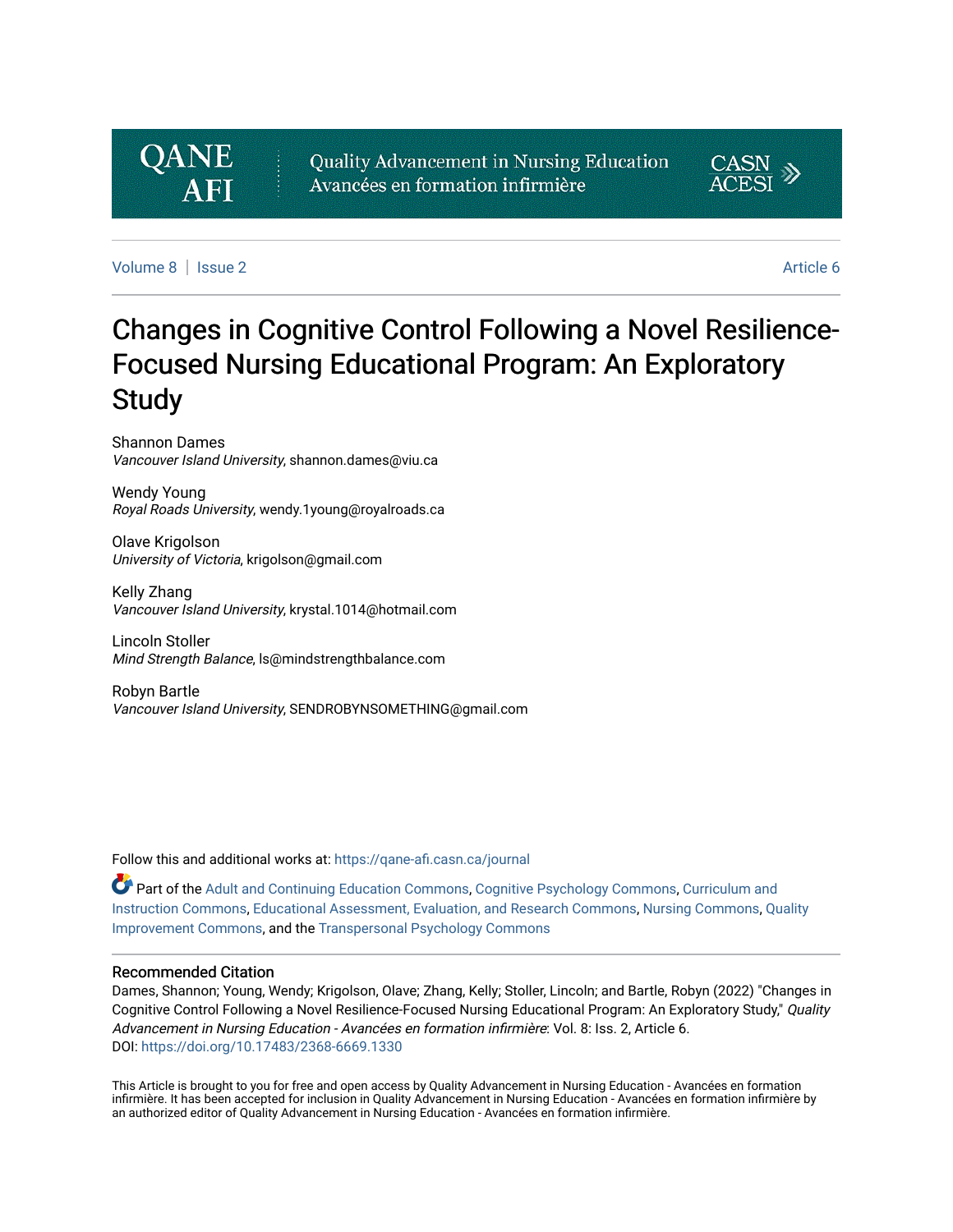# Changes in Cognitive Control Following a Novel Resilience-Focused Nursing Educational Program: An Exploratory Study

#### Cover Page Footnote

Thank you to Alex Mitchell for volunteering many hours as a research assistant on this project. | Merci à Alex Mitchell qui a consacré de nombreuses heures de bénévolat en tant qu'assistant de recherche pour ce projet.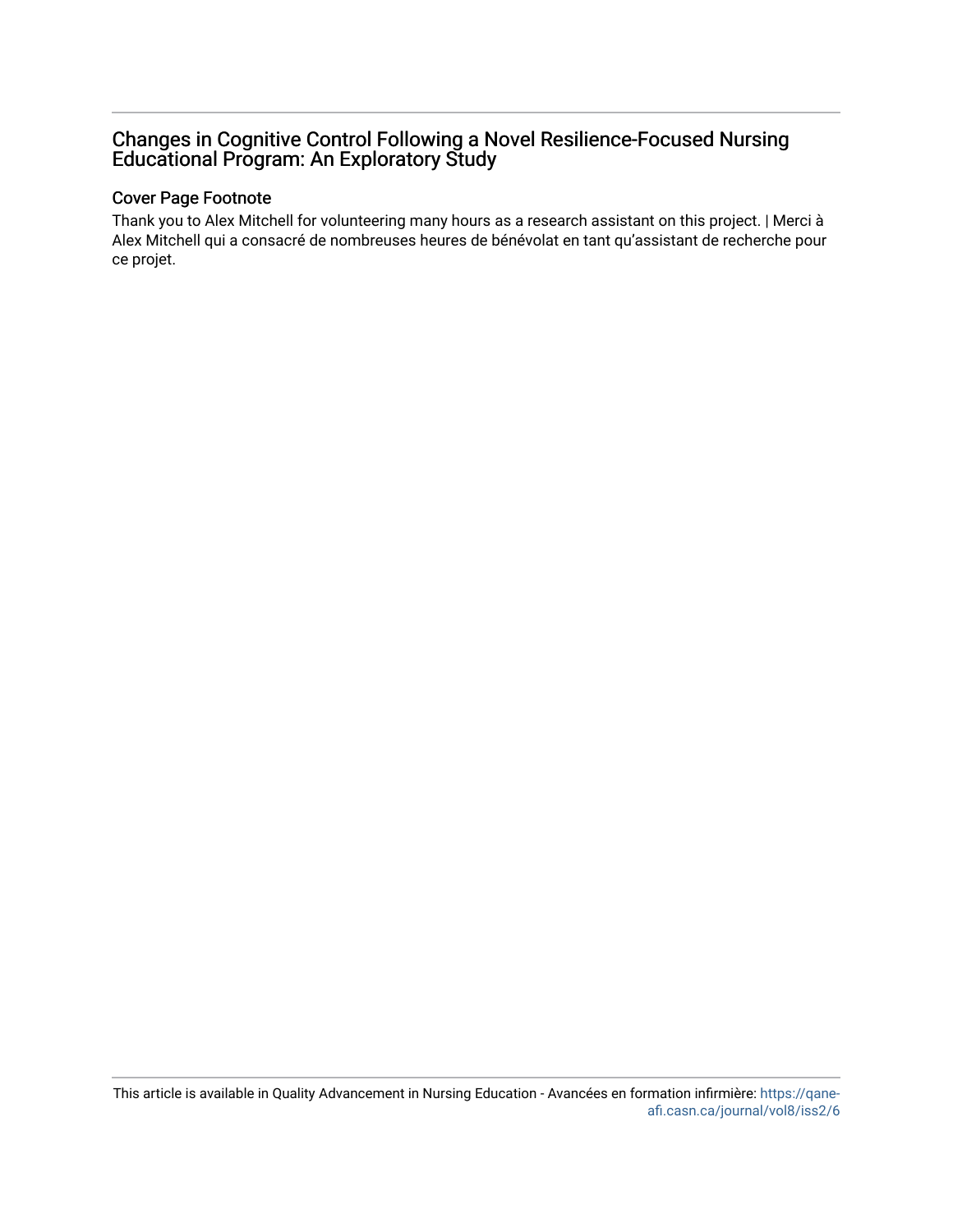#### **Introduction**

Nurse fatigue is a subjective feeling that ranges from tiredness to exhaustion, creating an overall condition that interferes with an individual's physical and cognitive function. It is caused by physiological, psychological, behavioural, and environmental stresses. It may significantly degrade functioning and persist despite periods of rest (Canadian Nurses Association, 2010). It results in dangerously low staffing levels, high levels of absenteeism, workplace violence, mental disorder symptoms arising from an unhealthy work environment, and overtime costs estimated at \$2 billion in 2016 (Hall & Visekruna, 2020).

Innovative educational programs are desperately needed to control nurses' stress, relieve distress, and enhance nurse performance. The general target of this work is to find methods to improve quality of life. Specifically, this requires tools for better control of behaviours, thoughts, and emotions both in oneself and in the workplace. Cognitive control is an important asset for organizational leaders and nurse managers because it relates to nurses' ability to navigate uncertainty (Mushtaq et al., 2011) and navigate stressors (Hoorelbeke et al., 2015), enables a greater ability to think critically through complex situations, and promotes motivation (Yee & Braver, 2018), which is a necessary quality for organizational change agents. In today's uncertain, high-stimulus, and trauma-laden work environments, this developmental asset can promote and empower a creative and meaningful way forward.

#### **Background**

In Canada, health professionals suffer from mental health conditions caused or exacerbated by the toll of high-stimulus and often trauma-laden work environments. Unhealthy providers are more likely to make errors, call in sick, and leave the profession, all of which have an enormous cost in terms of recruitment and training (Bodenheimer & Sinsky, 2014). Even before stressors related to COVID-19, 40%–60% of health care providers were likely to face burnout at some point in their career (Olson et al., 2015; Rabb, 2014). Additionally, 30%–50% of new graduate nurses were leaving the profession within two years, usually because of post-traumatic stress disorder (PTSD), depression, or moral distress (Chandler, 2012; Laschinger et al., 2010; Stelnicki et al., 2020).

A 2019 survey of over 3,200 nurses Canada-wide compared symptom screening results reported by nurses and other public safety personnel (Stelnicki et al., 2020). Approximately one in three nurses screened positive for major depressive disorder (36.4%); one in four for generalized anxiety disorder (26.1%); one in four for PTSD (23.0%), and one in five for panic disorder (20.3%). One in three reported having suicidal ideation (39.9%); one in three reported clinically significant symptoms of burnout (29.3%); one in five reported planning suicide (22.3%); and one in ten reported attempting suicide during their lifetime (12.6%) (Stelnicki et al., 2020). Burnout is defined as experiencing overwork, chronic stress, and interpersonal strain that results in symptoms of emotional exhaustion, cynicism, or depersonalization, and reduced personal accomplishment (Aronsson et al., 2017). Workplace stress is a significant problem and little is known about how best to mitigate stress and promote thriving in nurses at high burnout risk. The Canadian Federation of Nurses Unions has called for the introduction of quality educational programs. It suggests annual assessments of the quality and safety of health care work environments, funding of program development, and provision of new education programs to support the nursing workforce (Hall & Visekruna, 2020).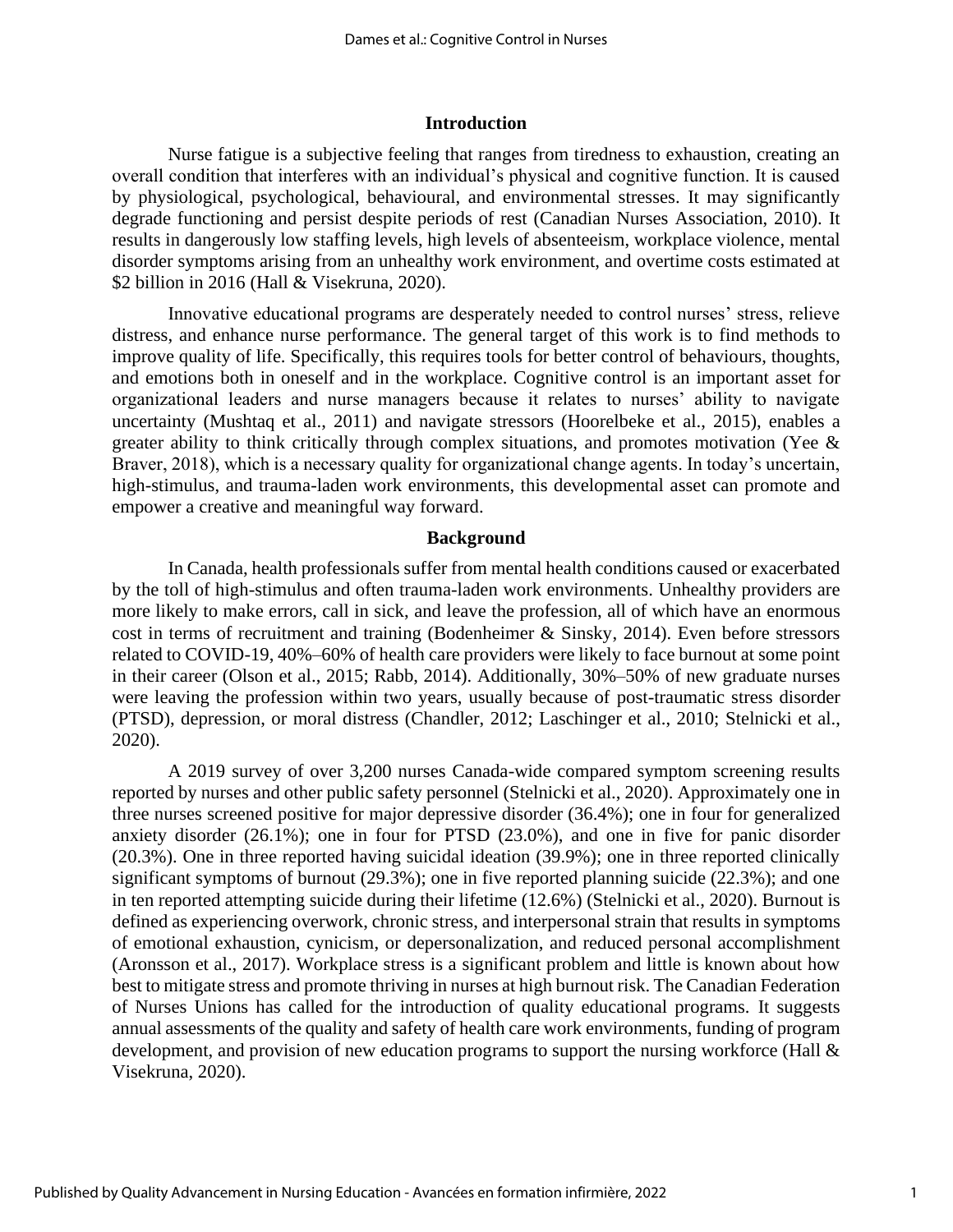As seminal researchers of cognitive control, Miller and Cohen (2001) defined it as the ability to intentionally select thoughts, emotions, and behaviours based on surrounding task and social demands, while also being able to suppress less desirable habitual reactions. It is commonly measured through a variety of behavioural tasks, electroencephalogram (EEG), and pupillary response (Compton et al., 2021). In this exploratory study, cognitive control is measured through EEG.

Research on cognitive control and strategies that promote it are needed. This exploratory study, conducted before the outbreak of COVID-19—exploring, proposing, delivering, and examining the impact of a novel educational program—is a landmark study that begins to fill this gap in the literature. The aim of this study was to investigate the effects of an innovative educational program on cognitive control. We were also interested in participants' perceptions of the educational program.

### **A Novel Education Program, Embodied Through a COP Program**

We have assembled a multidisciplinary team led by a doctorally educated nurse and involving leaders in the nursing field from two accredited Canadian universities and Island Health, the local public health authority. We have developed a novel and evidence-informed curriculum aiming to bolster key developmental and resilience assets to promote flourishing among health care providers. A provincial grantor supported the curriculum development process, enabling the team of providers and content experts to research a curriculum framework that links education to practice. After the curriculum was developed, to promote greater integration, it was implemented in a community in which new ways of being and skills could be embodied through relational practice, referred to here as a community of practice (COP). The educational program was provided to a mixed sample of nurses and nursing students and then evaluated using a mixedmethod study. The objectives of the evaluation were to (a) assess quantitative changes in students' EEG measurements of cognitive control before and after completing the course and (b) to gather experiences of participating in the course through a focus group.

# **The COP**

The term *COP* was coined by Lave and Wenger (1991). It can be described as a community of people who are like intentioned, and who develop their skillfulness as they interact regularly. The focus of the COP program was developed from a research-informed resilience development framework, emulating an abbreviated version of a COP program referred to as Roots to Thrive (Dames et al., 2022), which aims to promote resilience by working with the concepts of congruence (Rogers, 1959) and a sense of coherence (Antonovsky, 1979), and is further informed by elements of polyvagal theory (Porges, 2011). The methods used to promote these resilience factors include connecting to self and others through the experience of secure attachment, addressing trauma within an environment of unconditional positive regard, regulating the nervous system, coregulating through relationship, and aligning with one's desires and calling.

# **The Theoretical Framework**

The theoretical framework informs the educational program, study design, data collection methods, and data analysis process, and provides the lens through which the results were interpreted.

The first concept, congruence, describes one's orientation to self and authentic expression in the world. It describes the degree of alignment between the "real" and "ideal" self, a core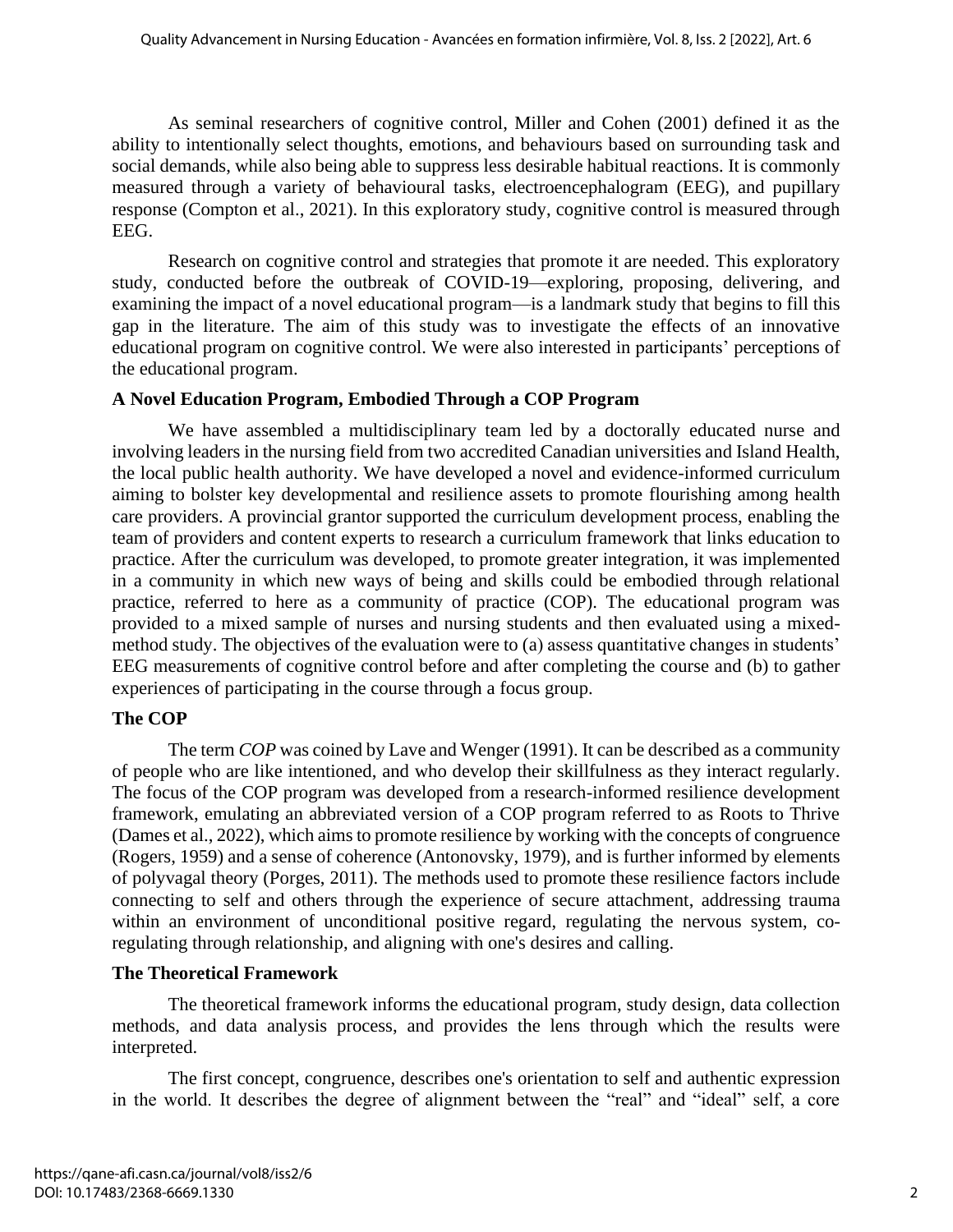requirement that determines one's ability to engage in self-actualizing activities (Rogers, 1959). The curriculum is based on Carl Rogers's (1959) concept of congruence to understand the influence of social belonging, self-esteem needs, and environments of unconditional positive regard. Aligning with Rogers's work, the program focuses on the somatic (tending to the messages of the body) nature of healing and mindfulness of the present moment, within a COP that mirrors unconditional positive regard.

Sense of coherence describes one's objective orientation to the world. Increasing the sense of coherence bolsters one's personal sense of meaning, understanding, and increases confidence in one's resources. It addresses the cognitive components of self-actualization (Cilliers & Coetzee, 2003) and the health consequences related to chronic stress and dissonance arising from unmet needs. Sense of coherence is a descriptor of one's orientation to life, including cognitive control, and serves as a predictive tool for health outcomes.

Co-regulation theories, such as polyvagal theory, describes how social relationships can be a source of connection and security, and where regulation of the nervous system paves the way for more authentic ways of being. When people feel accepted and emotionally safe, it improves their ability to regulate stress. Additionally, as trust is developed among members, the window of tolerance for vulnerability expands, enabling participants to practise their new skills in a supportive relational environment.

#### **Research Questions**

- Does an innovative education program that is embedded in a COP result in cognitive changes?
- What is the perceived value and priorities of this novel educational program to mitigate stress and promote thriving?

#### **Methods**

A novel, 5-week curriculum based on Rogers's concept of congruence, involving 16 hours of personal contact and 4 hours of virtual meetings, was designed to expand awareness, mitigate stress, and enhance sense of purpose. A mixed-methods process (Figure 1) was employed to provide a global understanding of the impact on resilience factors and specifically on cognitive control. Quantitative cognitive abilities were evaluated pre- and post-course by analyzing EEGbased tests of attention, focus, and apperception. Focus groups were convened and their proceedings recorded and linguistically analyzed to evaluate the program's qualitative effects.

#### **Figure 1**

*The Research Process*

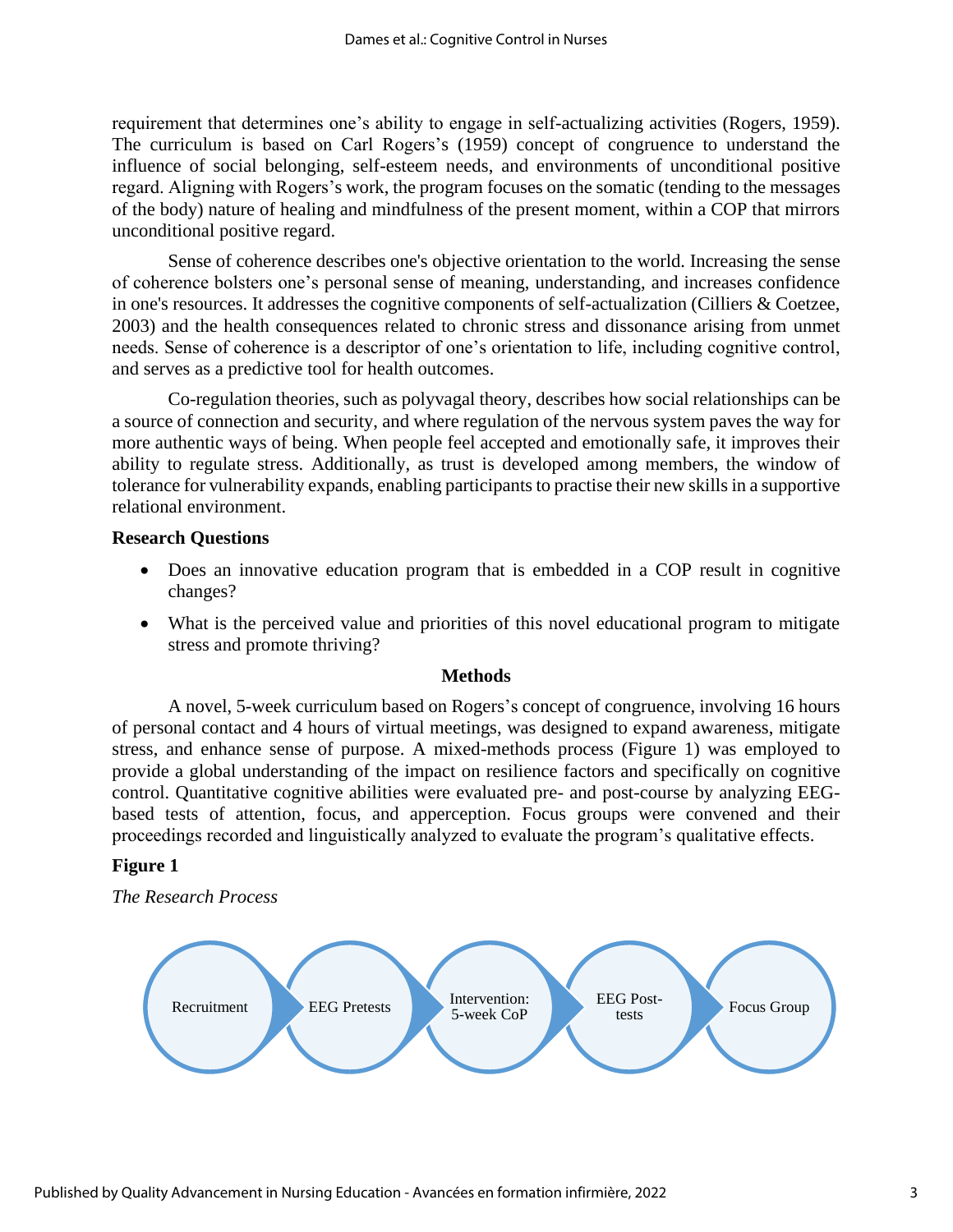#### **Sample**

Eighteen participants completed the program, including 3 nursing students and 15 registered nurses. However, only 16 (3 nursing students and 13 registered nurses) completed the pre and post data collection process; therefore the study results are based on data from the sixteen participants who completed the program of research. The COP program developed here is designed for both populations, and the inclusion of both populations in the sample was designed to explore the different needs of and resources available to these populations. Inclusion criteria for the study included (a) working as a nurse or as an active nursing student (third or fourth year), (b) being willing to do the activities assigned between curriculum sessions, (c) being able to give informed consent, (d) having access to a computer for virtual weekly sessions. It was clarified that participation was voluntary and they could exit at any point.

#### **Intervention**

Before the intervention began, participants were pretested using EEG assessments of brain performance. They then went through the curriculum (two 8-hour days, 3 virtual sessions, and 1 wrap-up session). Upon completion of the program, participants repeated the pretests and took part in a semi-structured focus group. Ethical approval was obtained from the universities hosting the research study and from the local health authority. The research process adhered to the approved research design, and confidentiality was protected through the use of pseudonyms.

### *COP Description*

The participants were given an overview of the process that included the fundamental theories and concepts supporting the work. In a virtual session, they were provided with preparatory tips and were given opportunity to ask questions before the 5-week journey. Afterward, participants gathered for two in-person experiential sessions with facilitators, then three 90-minute virtual sessions (and weekly phone calls with a buddy), and a last in-person session (2 hours). Participants were given a manual of the theory behind the work and multiple optional exercises between sessions. The program also had a website, offering supportive resources to promote integration.

The program provided core practices that encouraged developing an ability to pendulate between the inner and outer world, learning to "be" human, and learning to "do" from that place of being. The practices promoted (a) developing expanded awareness, (b) using selfregulation/stress mitigation, (c) connecting heartfully, and (d) aligning with one's calling.

Each session promoted empathetic connection in the community and aimed to support participants as they navigated the challenges of integrating the work in their daily activities. Participants were randomly assigned a buddy for phone contact. Phone conversations provided support, promoting a greater ability to integrate the concepts and tools. To complete the 5-week curriculum, participants gathered for a focus group debrief without the facilitators, which allowed them to speak freely.

#### **Outcome Measures**

Our primary outcome of interest was a change in cognitive control using well-established (Cid-Fernández et al., 2014; Yamasaki et al., 2012) EEG measurements before and after the educational program. Cognitive improvement was specifically determined by an increase in the amplitude of EEG-derived evoked potentials, specifically the N200 and P300 components, also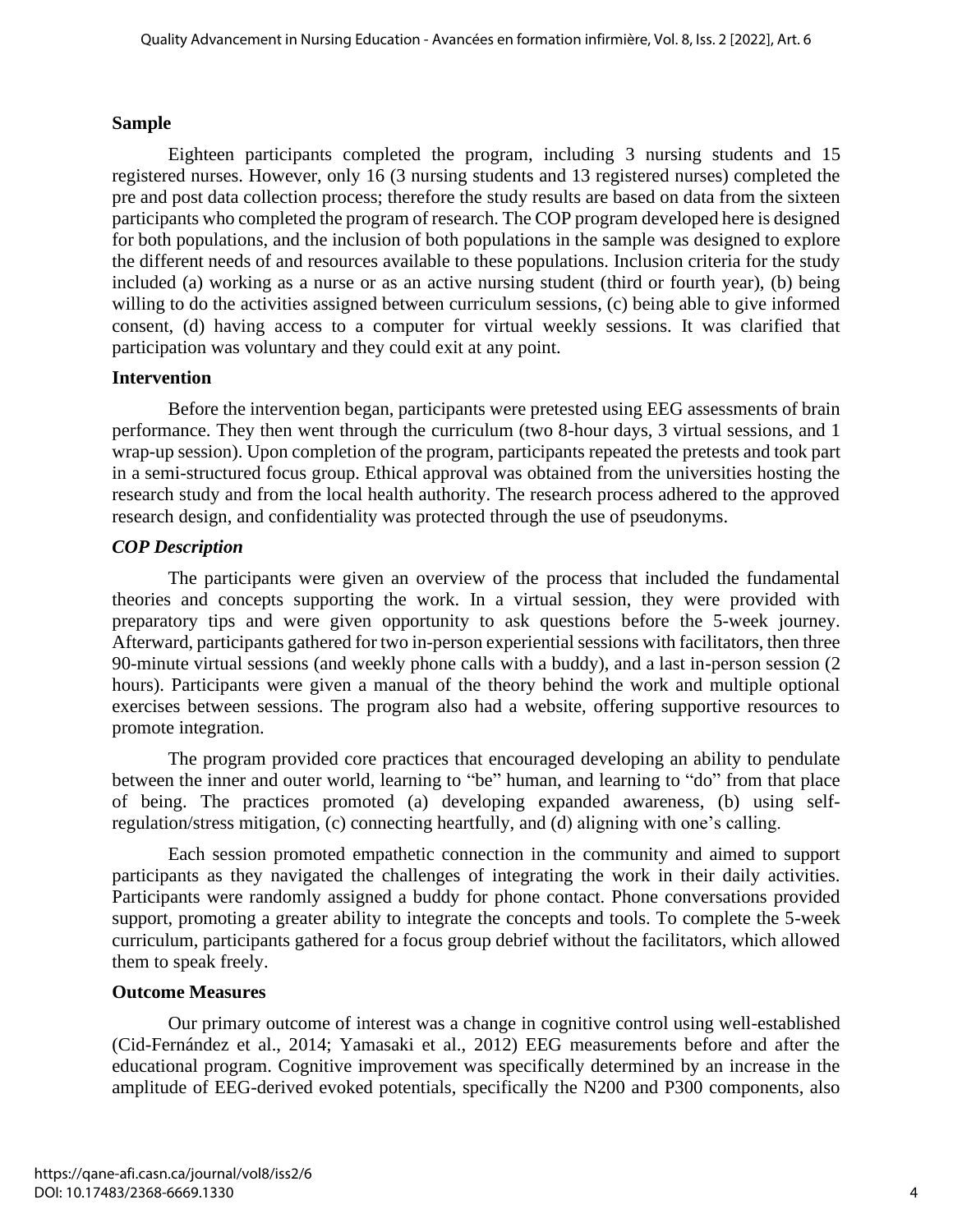referred to as N2 and P3. Our secondary outcome of interest was participant feedback on the program, specifically the perceived value and priorities for improvement.

#### **Data Collection**

#### *Quantitative Methodology*

Cognitive control was measured by event-related potentials (ERP) extracted from EEG data. To assess changes in brain function caused by the intervention participants performed a standard visual oddball task (Krigolson et al., 2017) using the PEER application (Suva Technologies Inc., Victoria, BC) while EEG data were recorded from a MUSE headband (InterAxon Inc., Toronto, ON).

During the performance of the oddball task, participants saw a series of blue and green circles that appeared for 600 to 800 ms in the centre of a black screen on an iPad (Apple Canada Inc.; see Krigolson et al., 2017 for more detail). The task was conducted in this way: "Prior to the onset of the first circle and in between the presentation of subsequent circles, a [grey] fixation cross was presented for 300 to 500 ms [in the middle of the display]… Participants were not told that the frequency of the blue and green circles differed: [however,] the blue circles appeared less frequently (oddball: 25%) than the green circles (control: 75%) with the sequence order of presented circles [randomized]" (Krigolson et al., 2017, section "Standard Group"). Participants were instructed to tap the screen every time they saw a green circle. Participants completed 4 blocks of 50 trials during the performance of the oddball task.

EEG data were recorded from a MUSE EEG system. The MUSE EEG system has electrodes located analogously to Fpz, AF7, AF8, TP9, and TP10, with electrode Fpz acting as the reference electrode. The PEER application allowed participants to play the oddball task and also recorded the EEG data from the MUSE via Bluetooth. Events (the onset of the circles) were marked to allow a subsequent analysis of event-related brain potentials.

#### *Qualitative Methodology*

The focus group was facilitated by an experienced third-party researcher with no explicit connection to participants. The focus group was guided by Merriam's (2014) basic qualitative methodology. Accordingly, a script was provided to the focus group facilitator. The facilitator was given the flexibility to go off-script to explore trends that emerged as the interview progressed. The interview was recorded and then transcribed by a research assistant, with no participant names attached to specific interviews. This approach promoted participant-led feedback, enabling space where ideas could flow freely, and encouraged reflection and discourse with the aim of uncovering patterns and meaning. Focus group results were used to better understand the value and impact of the curriculum and guide quality improvement.

#### **Data Analysis**

#### *Quantitative Analysis*

To examine differences in brain performance in EEG data, the amplitude and latencies of the N200 and P300 were compared between the pre- and post-tests using paired samples *t* tests. Processing of EEG data from the MUSE device was done in MATLAB 2019a (Brainard, 1997), using custom code generated in the Krigolson Lab (https://github.com/Neuro-Tools) and also with EEGLAB (Delorme & Makeig, 2004). ERP signals were extracted from EEG recordings, the average of posterior virtual electrodes at site Tp9 and Tp10 in the 10-20 system, referenced to Fpz.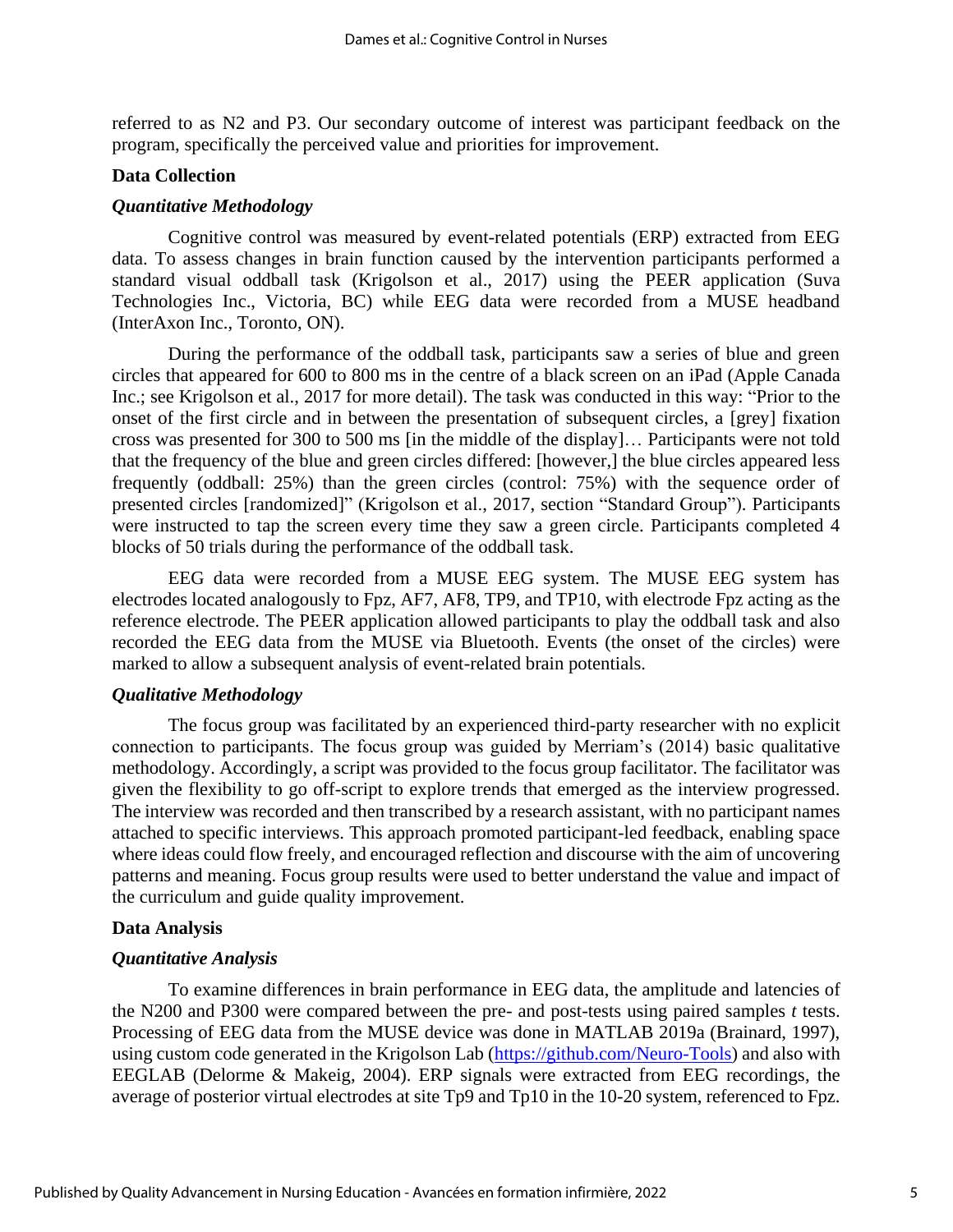The MUSE device creates these virtual sites by recording across the base of the ear adjacent to the scalp.

The continuous EEG data were first filtered with a dual-pass Butterworth filter with a passband of 0.1 Hz to 30 Hz and with a notch filter at 60 Hz. Data were then segmented from 200 ms preceding stimulus onset to 600 ms after. A baseline correction was then applied to each segment using the mean value in the 200 ms immediately preceding stimulus onset. Artifacts that resulted in a maximum/minimum difference in each segment of more than 75 uV were removed, resulting in a data loss of 31%.

Participant average waveforms were obtained by averaging the segmented data. A difference waveform was made by subtracting the control average waveform from the oddball average waveform. The N200 and the P300 were scored as the minimum and maximum values in a 200 ms window centred on the N200 and P300 peaks on the grand average waveforms (and the corresponding individual peak latency; see Figure 2). This procedure was repeated for both the pre- and post-tests EEG data. For all statistical tests, alpha was set to be 0.05.

# **Figure 2**

*Electroencephalogram Peak Latency*



# **Qualitative Analysis**

The research team recorded and transcribed the focus group discussion, identifying themes that spoke to the research questions. To analyze the data, we followed Merriam's (2014) basic qualitative process. The process involved two independent and comparative back-and-forth analyses, documenting meaning that emerged, looking for patterns and themes. Meaning-making for the thematic analysis occurred by clustering the descriptions used by participants and the connections they made between their experiences. Inductive analysis occurred through open coding techniques, followed by deductive analysis. In the summary of findings described below, for some themes, direct quotes are used when they represent the flow of the group conversation. In other cases, paraphrasing the group conversation and highlighting word choices was a more accurate reflection of the collectively developed theme.

# **Validity and Trustworthiness**

This study involved three institutions. Multiple people were involved in the data collection and analysis process, which enabled researchers to vet results with multiple parties to reduce bias.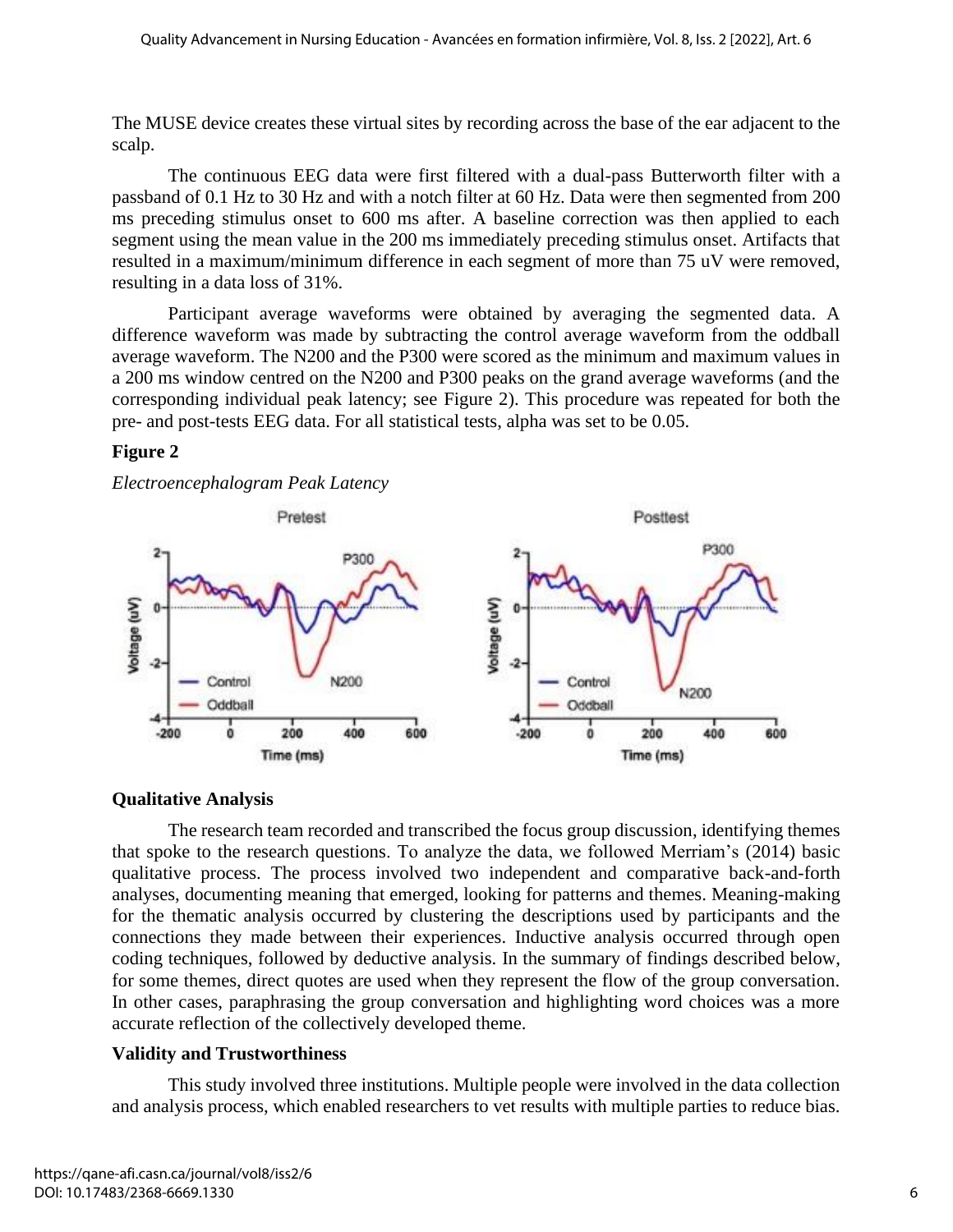For instance, one team collected and analyzed quantitative results; triangulation occurred by having qualitative results analyzed by two independent parties and reviewed by a supervisor. Qualitative results were compared via two separate analysis processes to limit bias and dual-role conflicts, and promote trustworthiness. Findings were interpreted through the lens of the theoretical framework, which is research informed and well established in nursing and psychology.

### **Results**

#### **Quantitative Results**

There was a significant improvement in cognitive control as measured by an increase in the amplitude of the N200 ERP component (Chan et al., 2020; Lorist et al., 2009). Specifically, our ERP results revealed an increase in the amplitude of the N200 ERP component following the intervention,  $t(12) = 2.14$ ,  $p < .05$  (-2.9 uV [-2.4-3.3] versus -3.5uV [-3.1 -3.9]; see Figure 2). Larger deflections in N200 amplitudes are indicative of increased cognitive control during information processing, as well as in the development of goal-oriented behaviour (Daltrozzo & Conway, 2014). Our results demonstrated no change in N200 latency, P300 amplitude, and P300 latency by the educational program intervention (all  $p > .05$ ). A lack of change in these measures suggests that the educational intervention impacted the engagement of cognitive control and not the neural processes indexed by the other measures (e.g., N200 latency, attentional allocation: Hogendoorn et al., 2008; P300 amplitude, working memory: Polich, 2007; and P300 latency, sensory processing: McCarthy & Donchin, 1981).

#### **Qualitative Results**

The qualitative results explored the participants' perception of value, reporting on what worked well and what could be improved with the innovative educational program. In this results section, general themes are stated.

#### *Theme 1: Feeling Validated and Supported through Unconditional Positive Regard*

During the program, participants reported feeling genuine connection and unconditional acceptance over the duration of the training. Participants used the group's relational safety to express and tend to their needs:

- "The lack of guilt and shame that you didn't do something is really refreshing."
- "The unconditional positive self-regard… impacts my life, my family's life, and the people that I interact with… that will continue to impact my life."
- "To create compassion for the real person that you are... to love the parts of myself that I found unacceptable and accept them."
- "It's actually something for your personal well-being."

#### *Theme 2: Varying Interpretations of Spirituality*

Participants resonated with spirituality, but specific belief systems varied. There were mixed feelings about the various belief systems that emerged. For instance, one felt "derailed" by one facilitator's spiritual perspective, noting it felt too "weird." Another found it was helpful to explore the varying viewpoints, promoting greater curiosity.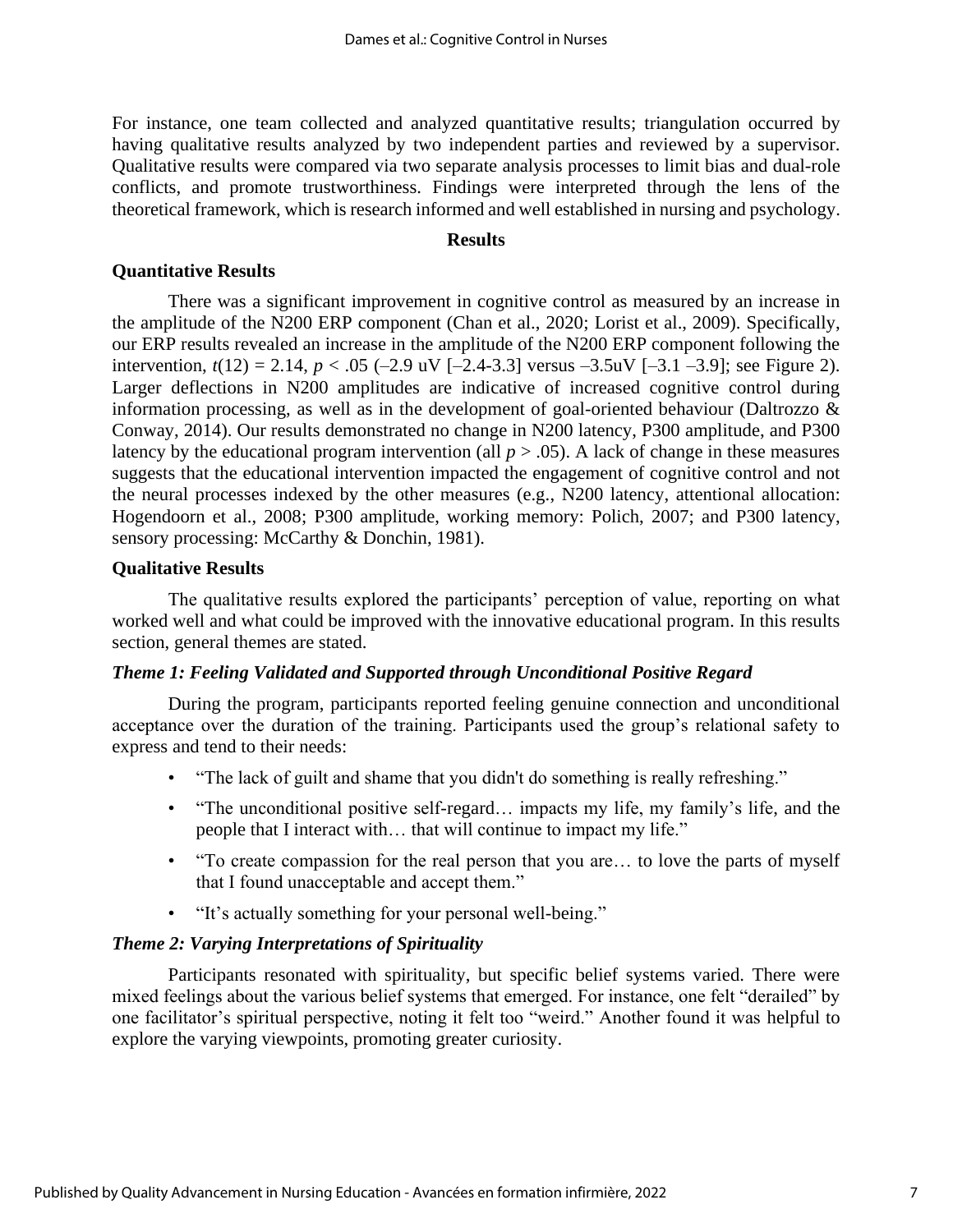# *Theme 3: Generating Greater Self-Efficacy*

Participants developed a greater sense of self-efficacy and ownership through the creation of an accepting, guilt-free environment:

- "It helped me want to actually participate… coming from a place of actually choosing… internal motivation rather than the external, or forced."
- "Trying to see the essence of somebody and not necessarily reacting to everything that happens."
- "Now that I've started the ball rolling, I really can't stop."
- "I feel like I need to keep going with it in terms of sort of how I design my new self and implications in relationships"
- "I feel like I'm more me, and when I get upset it's like I can sit there and actually say what's on my mind... I'm just way more upfront and honest and open."

# *Theme 4: Using Non-attachment as a Core Asset to Mitigate Stress*

Cultivating non-attachment improved participants' ability to navigate stressors. Releasing guilt and self-blame generated greater self-acceptance:

- "I've been enjoying detaching from my mom-guilt."
- "Non-attachment has been really meaningful. I can choose whether or not I'm going to hold on to the moment."
- "A little self-compassion... rather than just spending the rest of the night raking myself over the coals."
- "Provided a bit of freedom to forgive myself."

# *Theme 5: Creating Balance Between Enough Choice and Too Many Options*

Participants noted that a variety of resources promoted choice, but too many resources felt overwhelming. Some participants enjoyed multiple options; others found that too many options without enough depth left them feeling anxious.

# *Theme 6: Having Accountability and Support Builds Resilience*

Participants noted that a strong relational practice environment promoted authenticity and resilience:

- "They did a really good job of creating the container."
- "To be aware and more authentic and just come with that I know."
- "This is going to be really useful in those teams that have been resilient for so long and that have developed unhealthy patterns."
- "If everyone was coming in with a feeling of being more authentic, being more grounded, I think it would go a long way."

# *Theme 7: Using a Trauma-Informed Approach Was Well Received*

Participants appreciated the sense of safety and support as a means of preparing for moments of stress and suffering: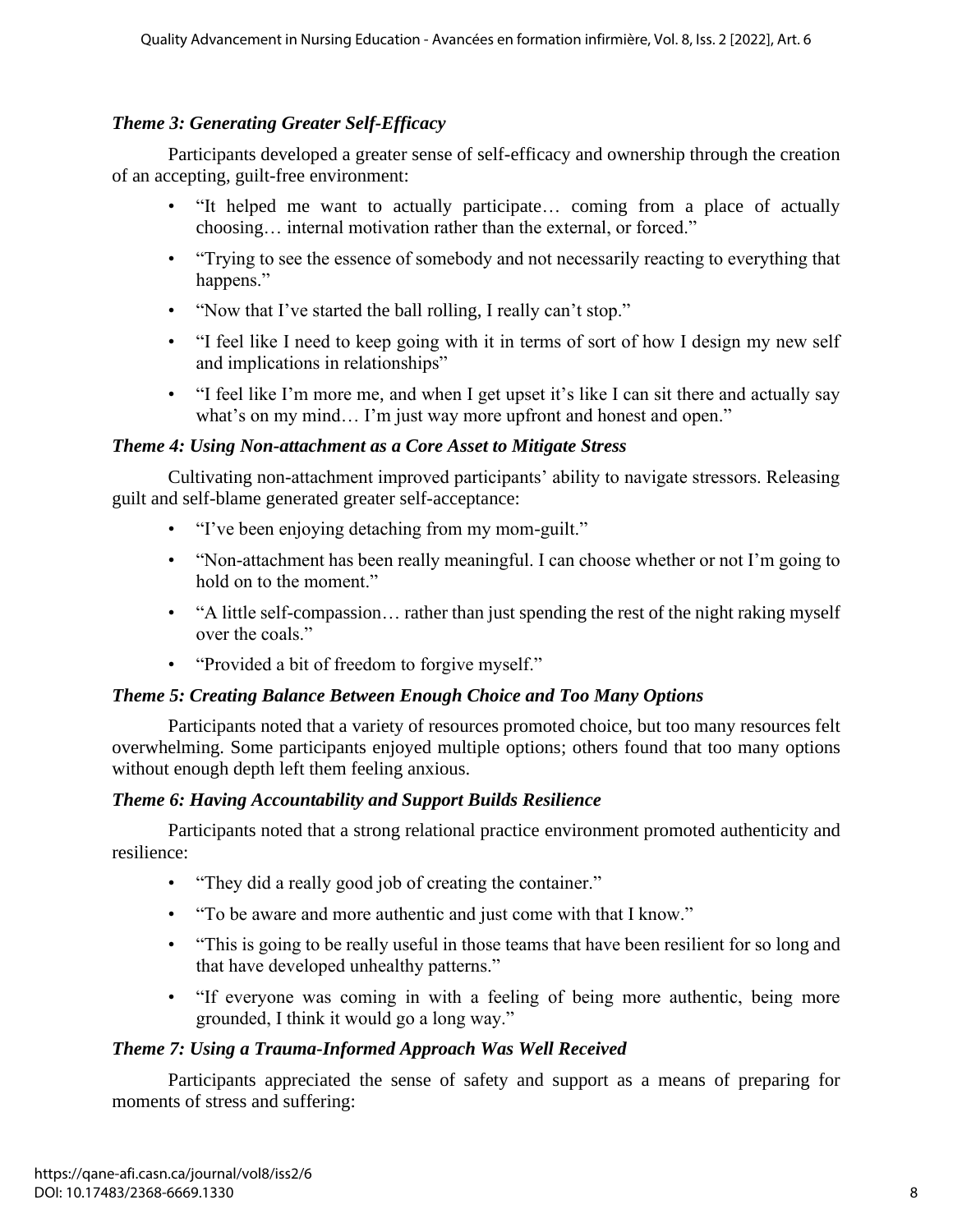- "If I was reacting that way I didn't like, 'oh well that's a trigger,' I can get it, get how. And so it just was a really great foundation for me to apply the work on top of."
- "You maybe become a leader without any sort of training on what to do, and then your job is then to check in with all your staff on how they are doing with this trauma… and then they start sharing what happened for them."

#### *Theme 8: Preferring Support That Is Frequent, Face to Face, and Longer*

The face-to-face interactions helped participants feel connected, with mixed reviews on the virtual sessions (some liked virtual sessions and others didn't). One-to-one phone check-ins with a buddy were reported as helpful. Opinions varied on ideal program length, with most participants suggesting it would have been beneficial if the program spanned 8 to 12 weeks. There was consensus that fitting sessions into the workday could ease transitions and prevent personal conflicts. Checking in with a buddy between sessions, in which the contact felt emotionally safer and less pressured, helped to integrate the material.

#### *Theme 9: Recognizing the Importance of Culture Change and Ongoing Support*

Participants felt employer and faculty support was essential for the creation of an environment that would sustain positive change. They recommended providing the same experience for leaders with a priority on deconstructing "power over" structures, equalizing all members as humans with a shared vision. Many found it challenging to integrate the learnings from the program in their current work environment that felt vulnerable, rushed, and stressed:

- "I was just there and knowing everyone else was on the line, I think it was comforting."
- "Your own personal well-being, which is just going to have like the ripple effect on your colleagues and your clients."
- "Focusing on the people before they get into nursing, the nursing students. I still think there's a lot of value to that."

#### **Discussion**

To our knowledge, our exploratory study, conducted before the outbreak of COVID-19, is the first to examine the impact of an innovative and evidence-informed educational nursing program on cognitive control and to examine the perceptions of participants. Our results, that the education framework led to improvements in cognitive control, contributes to the research both theoretically and practically. Theoretically, we were guided, in part, by Antonovsky's (1979) concept of sense of coherence (promoting health despite a hostile environment), which relates to a person's outlook on the world and promotes an ability to move towards health and cope more successfully, despite difficult circumstances. This perspective provides an understanding of the sense of security, resources, and social support provided by a COP. Practically, our study offers further support for the introduction of the evidence-informed education so desperately needed to address the wellness and resilience of nurses and nursing students (Mitchell & Sawatzky, 2021; Spurr et al., 2021). The need for education that serves to mitigate stress and promote resilience in nursing training is clear (Spurr et al., 2021). Working toward solutions, this study suggests that integration of theory and new ways of being may be amplified through a COP.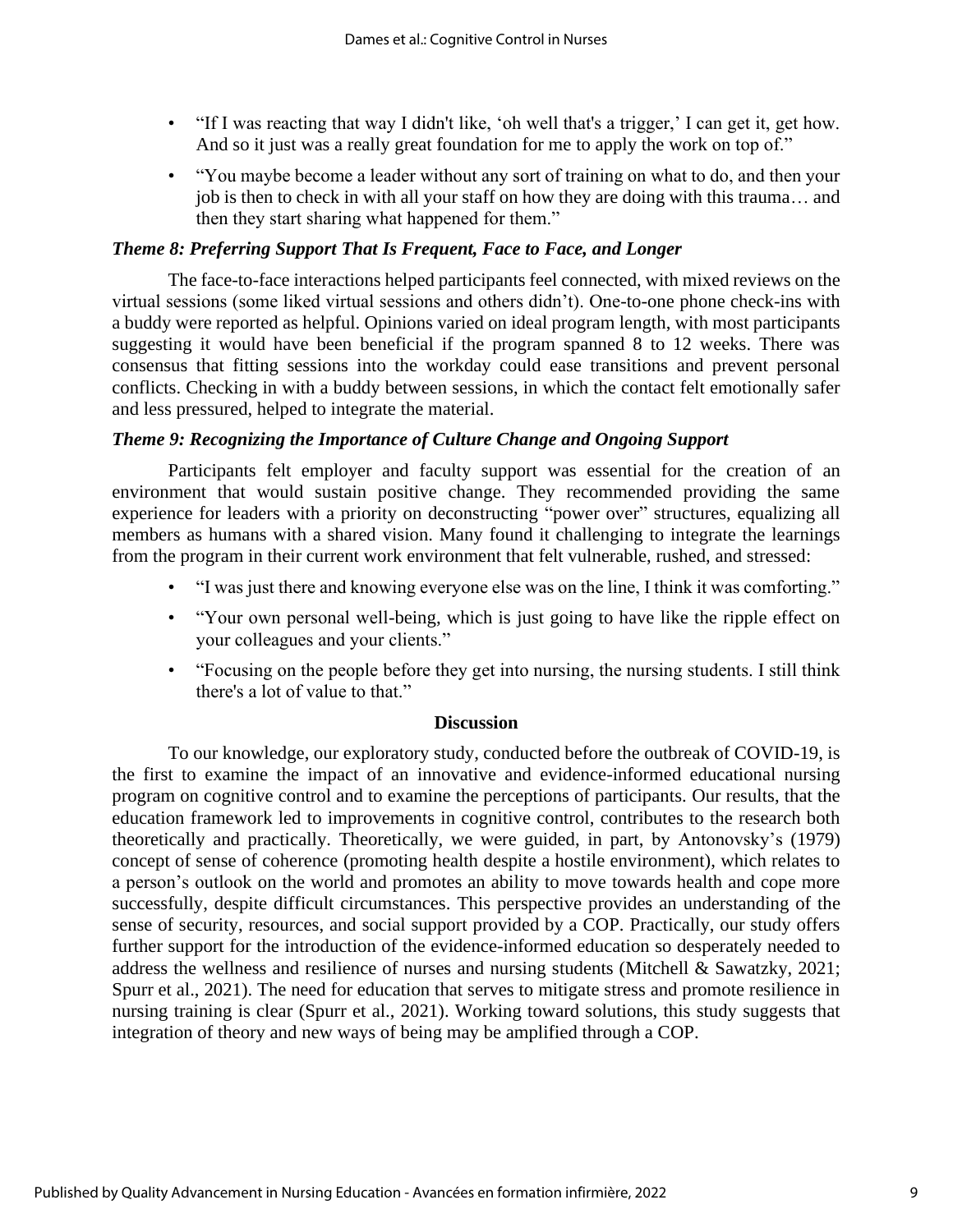#### **Interpretations of the Significant Results**

The EEG quantitative results of this exploratory study suggest that the novel educational program that promotes a sense of coherence and congruence (described in the theoretical framework earlier), led to positive cognitive changes. Sense of coherence (Antonovsky, 1979) includes three main components: meaning, understanding, and confidence to manage life; each component is addressed in the curriculum. Therefore, results suggest that when we gain confidence in our inner and outer resources to manage challenges, gain understanding of how to self-regulate the body to mitigate stress, and as a result, gain a sense of control over our lives, we may also improve our cognitive control.

The observed EEG changes with this innovation add to the existing work on EEG changes associated with participation in interventions. EEG has been used for some time now to evaluate different exercise intervention protocols (Gramkow et al., 2020). EEG has also been used as a tool to evaluate neurofeedback training (Peeters et al., 2014), in the Program for the Education and Enrichment of Relational Skills (PEERS: Van Hecke et al., 2015), and in medical education (Anderson et al., 2019). Furthermore, our EEG data are consistent with findings from earlier studies with nurses that used an alternative way, mindfulness, to improve cognitive control (Wong et al., 2018).

#### **Discussion of Qualitative Results**

Viewed through the lens of the theoretical framework, qualitative results of the study led to a greater understanding of the perceptions and priorities of what worked and did not work in the innovative educational program design. The COP provided the container for the educational program to be practised, promoting the sense of meaning and confidence described in Antonovsky's (1979) description of a sense of coherence. It provided a vessel for participants to reorient to life and relationships, as well as to practise embodying the skills they were learning. Results suggest that within a relational environment in which participants felt safe and connected to one another, they could practise showing up authentically and speaking honestly. Aligning with Rogers's (1959) concept of congruence, the mirroring of unconditional positive regard appeared to promote a greater ability for participants to engage in the vulnerability and positive reinforcement necessary to continue showing up authentically over the 5-week program. Sturgeon and Zautra's work (2015) also found that feeling connected to others seems to mitigate pain and suffering, making challenges more tolerable. Staying connected reminded participants that they were not alone, which in addition to directing kindness inwardly is another core characteristic in the development of self-compassion (Neff & Germer, 2018). While there was a desire to continue creating the same safe spaces at their place of work, many did not feel sufficiently safe at work to do so. Finally, aligning with polyvagal theory (Porges, 2011), also described in the theoretical framework earlier, we can retrain neural pathways through social interactions that feel safe. When practising a safe way of being with others in our social circle, we are more apt to integrate this shift in contexts outside the circle if we are being witnessed and received with unconditional positive regard. Promoting and sustaining efforts towards culture change in the workplace and in postsecondary settings requires all participants—including supportive leaders, educators, and employers—to provide greater access to cognitive control development programs in order to reach a cultural tipping point (Steger et al., 2012; Dixon-Woods et al., 2014; West, 2018).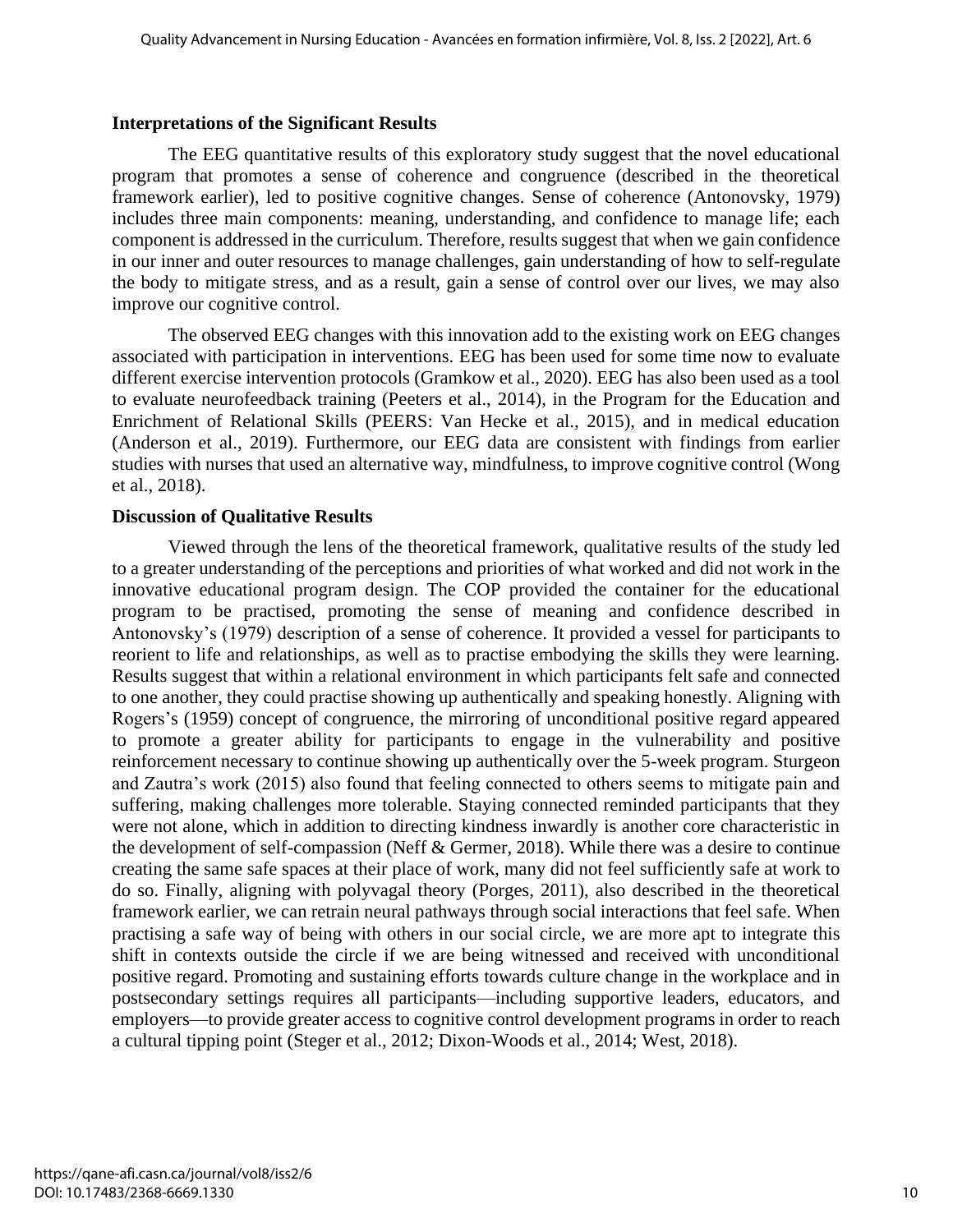#### *Objectivity as a Quality of Sense of Coherence*

Participants were considered a high-risk group for vicarious trauma, making it important to recognize when trauma presents and to provide regulation tools for management. With regulation, participants can work objectively with trauma, rather than reactively. If unresolved, trauma can impact one's identity and belief systems, leading to cynicism and despair (Pearlman & Mac Ian, 1995). Regulation tools buffered participants from overidentifying with the experience of others, thereby preventing additional vicarious trauma (Grevenstein et al., 2018). Aligning with the literature, cultivating non-attachment or an objective orientation, which is a quality of sense of coherence, reduces psychological distress (Wang et al., 2015) and reduces symptoms related to depression and anxiety (Chao & Chen, 2013). With a sense of wholeness and objectivity (nonattachment), participants felt less emotionally fused and less reactive, and able to let go of conditions outside their control. Integrating ways of being that are more resilient to stress requires supportive organizational structures that strive to minimize contextual stressors, invest in meaningful education mechanisms, and cultivate relational environments in which students and employees feel safe to express their needs and wants (Ruotsalainen Verbeek et al., 2016).

#### *Confidence in New Habits as a Quality of Sense of Coherence*

Participants were encouraged to try a number of practices to promote self-awareness and self-regulation in the program. To successfully cultivate habit development, they were asked to choose only a few that they wanted to take forward into their daily lives. This sentiment aligns with seminal authors who speak to the importance of promoting greater self-efficacy by taking ownership, enabling a greater ability to reach these goals (Zimmerman et al., 1992). Having many options was helpful for some and not for others. Based on a meta-analysis of 50 publications on choice overload, for those less aware of their preferences, having too many options can decrease motivation to make a choice at all. Conversely, those who have well-defined preferences prior to choosing are more likely to enjoy a plethora of options (Scheibehenne et al., 2010).

#### *Amplifying Results With More Time*

In the focus group, the nursing students agreed that more resilience education is imperative to promote confidence and to remediate the toxic components of caregiving cultures as they move into professional practice; but they felt that making the space to tend to their personal work, as encouraged in the course, would hamper their ability to complete required tasks in their school programs. The working nurses also agreed that the combination of the course on top of their regular work schedule did not provide enough time and space to integrate the practices taught to everyday tasks. Essentially, they had little space to BE outside the DOing required in busy work and family lives.

Finally, improvements in cognitive control were consistent with another study using a mindfulness-based stress reduction curriculum (Incagli et al., 2020). This improvement is significant because having the confidence to navigate workplace challenges can prevent such challenges from evolving into chronic stressors. Cognitive control appears to be a less instantaneous solution and more of a launching pad for a way of living that is slowly cultivated, encouraging a self-compassionate way of being (Hoorelbeke et al., 2015).

#### **Limitations**

The sample was relatively homogenous. Fifteen of the participants identified as female and one as male. All participants identified as White and were born and raised in Canada. Because of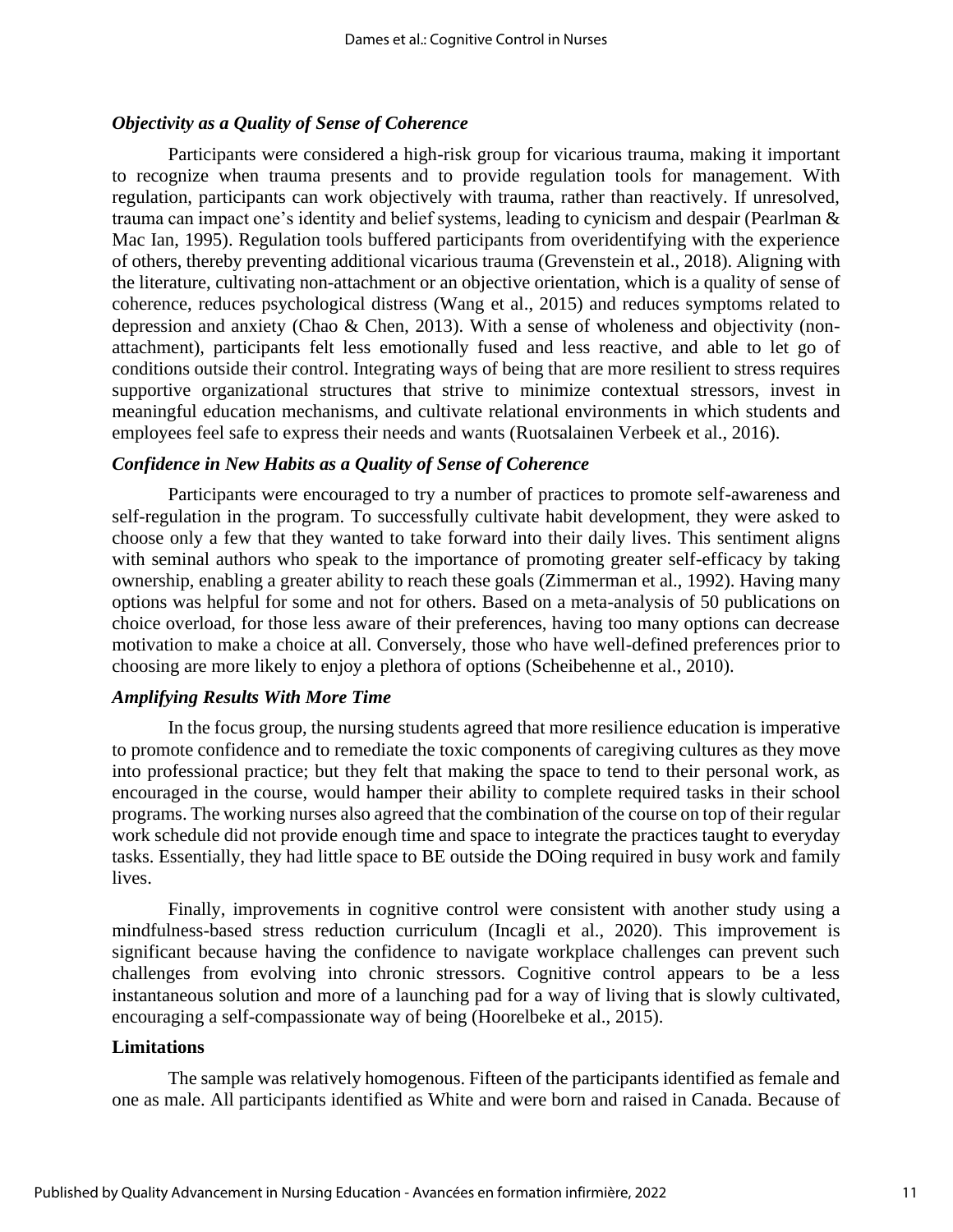the sample size, limited geography, and relative homogeneity in gender and ethnicity, this research does not include diverse perspectives and contexts. Thus, there is scope for others to investigate other disciplines, demographics, or contexts of cognitive control programming. The 5-week time period was likely too limited to integrate significant shifts. Most participants suggested a longer time period, extending beyond 5-weeks, potentially resulting in additional benefits.

A limitation of the MUSE headband is that it cannot correct for ocular artifacts because of the low channel count, which impacts the quality of the signal coming from the device. As a result, the data loss can be relatively high. While it is quite clear that the MUSE is capable of measuring evoked responses that reflect the neural processes underlying cognitive control (Krigolson et al., 2017; Krigolson et al., 2021), the data quality of the MUSE signal is not as good as a researchgrade system (Radüntz, 2018).

#### **Conclusion**

The results support educators and leaders collaboratively developing and implementing evidence-informed innovative educational programs. On entry into the workforce, COPs can cultivate resilience at work and also bolster cognitive control. Given the many ongoing stressors that are endemic to health care work environments, cognitive control is imperative to mitigate stress and to promote a greater ability to thrive. These results suggest that evidence-informed and participant-informed COPs, operating within the limitations of workforce obligations, can improve cognitive control in nurses, provide relief from workplace stress, and potentially transform health care.

As evident in participant feedback, cognitive control is only one part of the equation. Reinforcing relationships of unconditional positive regard promotes authenticity and compassion for self, co-workers, and patients. Such relationships provide nurses with a greater ability to selfregulate, authentically express themselves, and celebrate the same in others. Cultivating work environments that promote the time and space for mindful states of being (instead of overwhelmed states of doing), provides a foundation for healthy work environments. This study supports the introduction of interventions that are designed to improve cognitive control, promoting selfregulation and stress mitigation. There is a need for future research to examine the impact of resilience-focused and evidence-informed COPs on patient care, safety, and costs.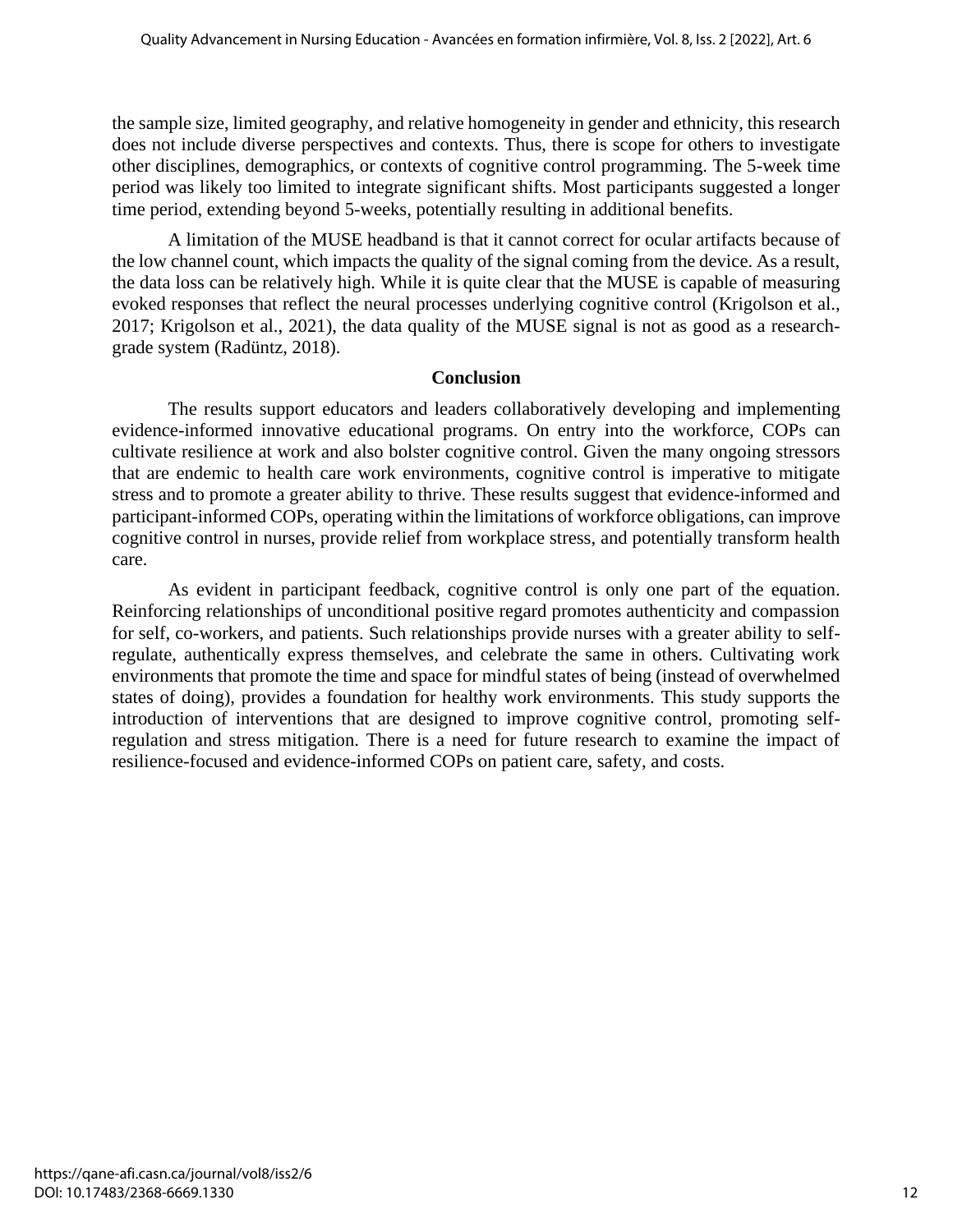#### **References**

Anderson, S., Jamnickzy, H., Krigolson, O. E., Coderre, S., & Hecker, K. (2019). Quantifying two-dimensional and three-dimensional stereoscopic learning in anatomy using electroencephalography. *NPJ Science of Learning, 10*(4). https://doi.org/10.1038/s41539- 019-0050-4

Antonovsky, A. (1979). *Health, stress and coping*. Jossey-Bass.

- Aronsson, G., Theorell, T., Grape, T., Hammarström, A., Hogstedt, C., Marteinsdottir, I., Skoog, I., Träskman-Bendz, L., & Hall, C. (2017). A systematic review including meta-analysis of work environment and burnout symptoms. *BMC Public Health*, *17*(1), 264. https://doi.org/10.1186/s12889-017-4153-7
- Bodenheimer, T., & Sinsky, C. (2014). From triple to quadruple aim: Care of the patient requires care of the provider. *Annals of Family Medicine*, *12*(6), 573–576. https://doi.org/10.1370/afm.1713
- Brainard, D. H. (1997). The psychophysics toolbox. *Spatial Vision Volume, 10*(4), 433–436. https://doi.org/10.1163/156856897X00357
- Canadian Nurses Association. (2010). *Nurse fatigue and patient safety*. https://cnaaiic.ca/~/media/cna/page-content/pdf-en/fatigue\_safety\_2010\_report\_e.pdf
- Chan, R. W., Alday, P. M., Zou-Williams, L., Lushington, K., Schlesewsky, M., Bornkessel Schlesewsky, I. B., & Immink, M. A. (2020). Focused-attention meditation increases cognitive control during motor sequence performance: Evidence from the N2 cortical evoked potential. *Behavior Brain Research, 384*(2020), 112536. https://doi.org/10.1016/j.bbr.2020.112536
- Chandler, G. E. (2012). Succeeding in the first year of practice: Heed the wisdom of novice nurses. *Journal for Nurses in Staff Development, 28*(3), 103–107. https://doi.org/10.1097/NND.0b013e31825514ee
- Chao, S. H., & Chen, P. (2013). The reliability and validity of the Chinese version of the nonattachment scale: reliability, validity, and its relationship with mental health. *Bulletin of Educational Psychology, 45*(1), 121–139.
- Cid-Fernández, S., Lindín, M., & Díaz, F. (2014, January. 1). Effects of amnestic mild cognitive impairment on N2 and P3 Go/NoGo ERP Components. *Journal of Alzheimer's Disease, 38*(2), 295–306. https://doi.org/10.3233/JAD-130677
- Cilliers, F., & Coetzee, F. C. (2003). The theoretical–empirical fit between three psychological wellness constructs: Sense of coherence, learned resourcefulness and self-actualization. *South African Journal of Labor Relations*, *27*(1), 4–24. https://www.researchgate.net/publication/280482583 The theoreticalempirical fit betw een three psychological wellness constructs sense of coherence learned resourcefuln ess\_and\_self-actualisation.
- Compton, R. J., Gearinger, D., Wild, H., Rette, D., Heaton, E. C., Histon, S., Thiel, P., & Jaskir, M. (2021). Simultaneous EEG and pupillary evidence for post-error arousal during a speeded performance task. *The European Journal of Neuroscience, 53*(2), 543–555. https://doi.org/10.1111/ejn.14947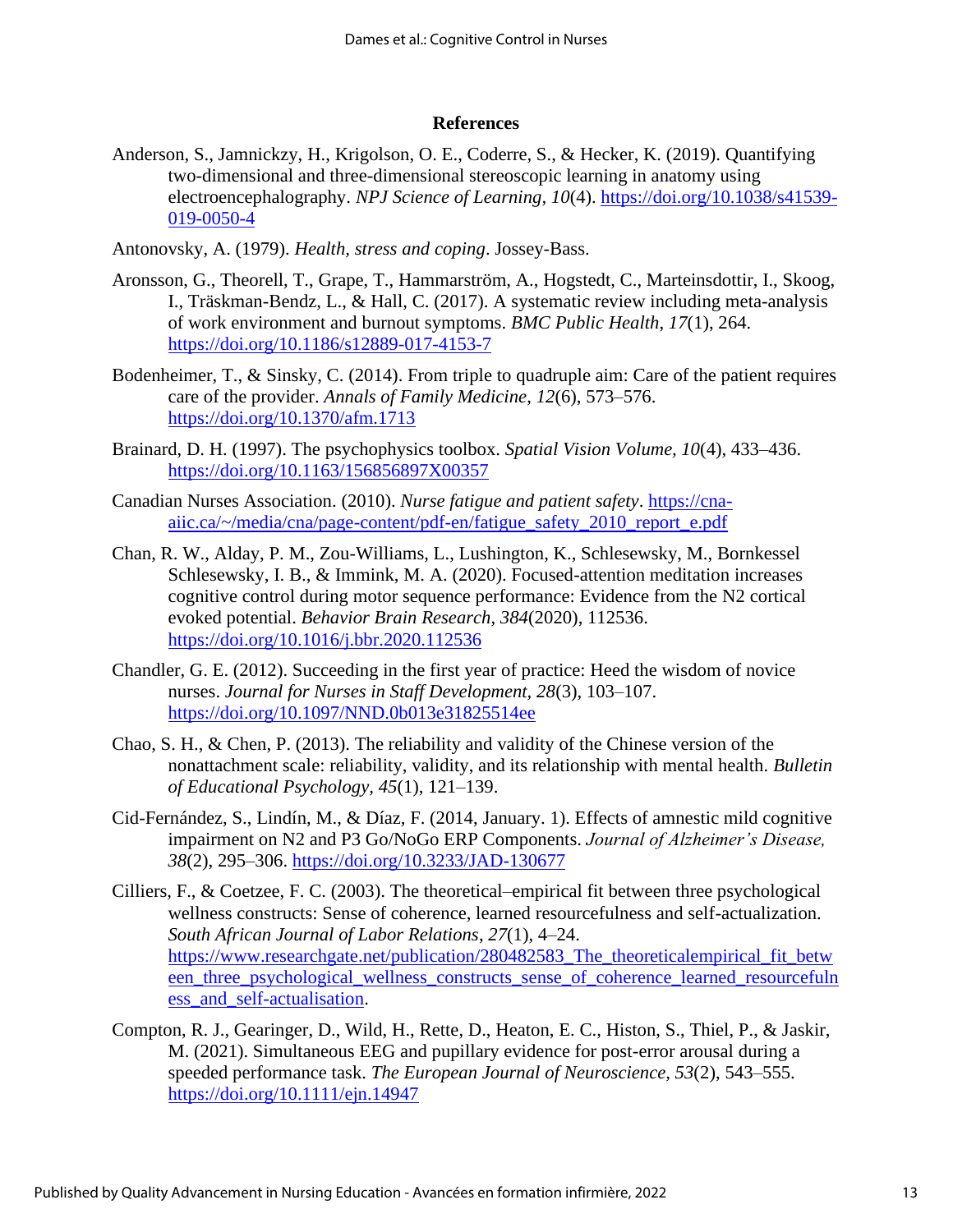- Daltrozzo, J., & Conway, C. M. (2014). Neurocognitive mechanisms of statistical sequential learning: What do event-related potentials tell us? *Frontiers in Human Neuroscience, 8*(437). https://doi.org/10.3389/fnhum.2014.00437
- Dames, S., Kryskow, P., & Watler, C. (2022). A cohort-based case report: The impact of ketamine-assisted therapy embedded in a community of practice framework for healthcare providers with PTSD and depression. *Frontiers in Psychiatry, 12,* 803279. https://doi.org/10.3389/fpsyt.2021.803279
- Delorme, A., & Makeig, S. (2004). EEGLAB: an open source toolbox for analysis of single trial EEG dynamics. *Journal of Neuroscience Methods 134*, 9–21. https://doi.org/10.1016/j.jneumeth.2003.10.009
- Dixon-Woods, M., Baker, R., Charles, K., Dawson, J., Jerzembek, G., Martin, G., McCarthy, I., McKee, L., Minion, J., Ozieranski, P., Willars, J., Wilkie, P., & West, M. (2014). Culture and behaviour in the English National Health Service: overview of lessons from a large multimethod study. *BMJ quality & safety*, *23*(2), 106–115. [https://doi.org/10.1136/bmjqs-](https://doi.org/10.1136/bmjqs-2013-001947)[2013-001947](https://doi.org/10.1136/bmjqs-2013-001947)
- Gramkow, M. H., Hasselbalch, S. G., Waldemar, G., & Frederiksen, K. S. (2020). Resting state EEG in exercise intervention studies: a systematic review of effects and methods. *Frontiers in Human Neuroscience, 14*(155). https://doi.org/10.3389/fnhum.2020.00155
- Grevenstein, D., Aguilar-Raab, C., & Bluemke, M. (2018). Mindful and resilient? Incremental validity of SOC over mindfulness and big five personality factors for quality of life outcomes. *Journal of Happiness Studies, 19*(7), 1883–1902. https://doi.org/10.1007/s10902-0179901-y
- Hall, L. M., & Visekruna, S. (2020). *Outlook on nursing: A snapshot from Canadian nurses on work environments pre-Covid-19.* Canadian Federation of Nurses. https://nursesunions.ca/wpcontent/uploads/2020/12/CFNU\_outlook\_ENfinal\_web.pdf
- Hogendoorn, H., Carlson, T. A., & Verstraten, F. A. (2008). Interpolation and extrapolation on the path of apparent motion. *Vision Research, 48*(7), 872–881. https://doi.org/10.1016/j.visres.2007.12.019
- Hoorelbeke, K., Koster, E. H. W., Vanderhasselt, A., Callewaert, S., & Demeyer, I. (2015). The influence of cognitive control training on stress reactivity and rumination in response to a lab stressor and naturalistic stress, *Behaviour Research and Therapy, 69*, 1–10. https://doi.org/ 10.1016/j.brat.2015.03.010
- Incagli, F., Tarantino, V., Crescentini, C., & Vallesi, A. (2020). The effects of 8-week mindfulness-based stress reduction program on cognitive control: an EEG study. *Mindfulness*, *11*, 756–770. <https://doi.org/10.1007/s12671-019-01288-3>
- Krigolson, O. E., Hammerstrom, M. R., Abimvola, W., Trska, R., Wright, B. W., Hecker, K. G., & Binsted, G. (2021). Using Muse: Rapid mobile assessment of brain performance. *Frontiers in Neuroscience, 15*, 634147. https://doi.org/10.3389/fnins.2021.634147
- Krigolson, O. E., Williams, C. C., Norton, A., Hassall, C. D., & Colino, F. L. (2017). Choosing MUSE: Validation of a low-cost, portable EEG system for ERP research. *Frontiers in Neuroscience, 109*. https://doi.org/10.3389/fnins.2017.00109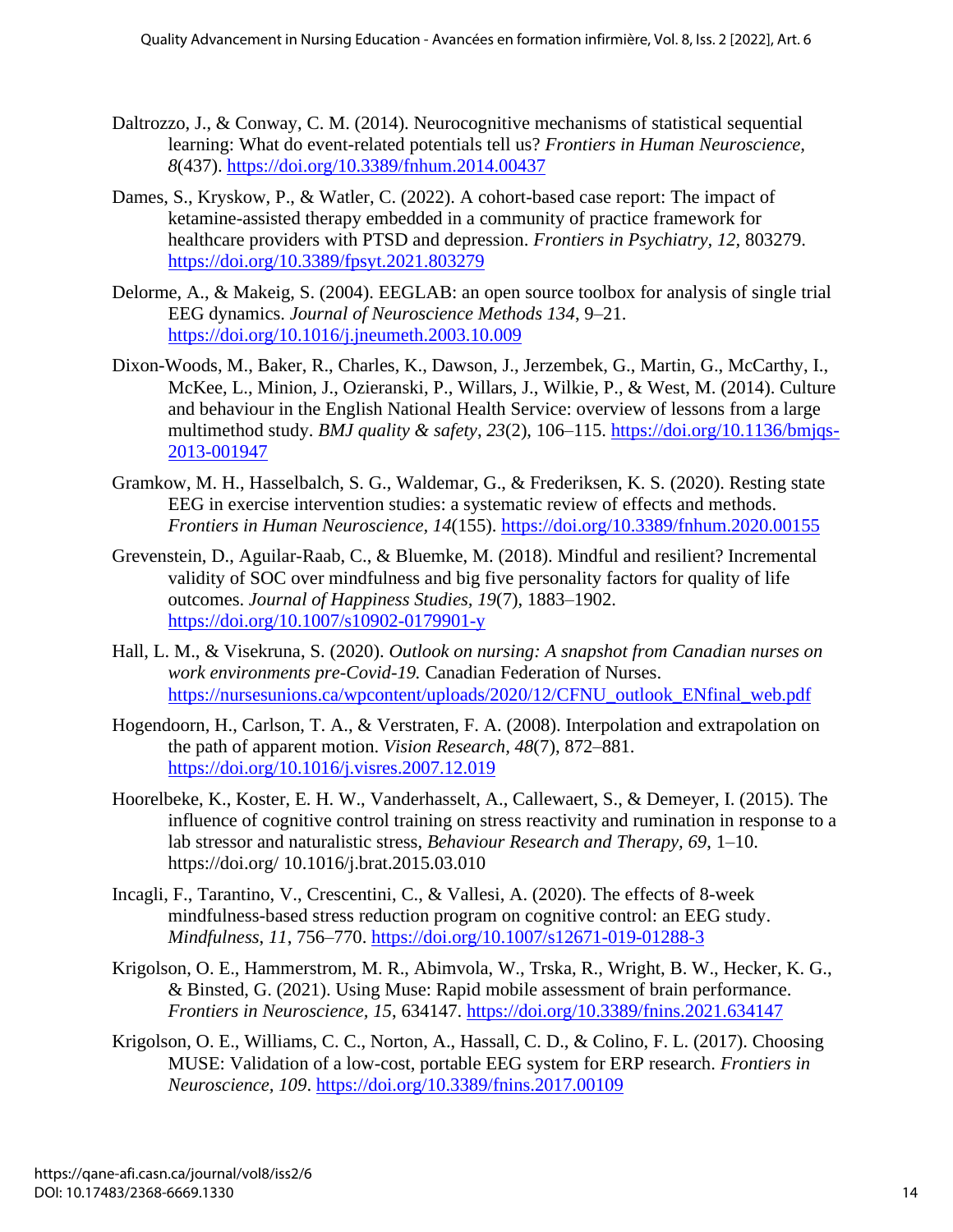- Laschinger, H. K. S., Grau, A. L., Finegan, J., & Wilk, P. (2010). New graduate nurses' experiences of bullying and burnout in hospital settings. *Journal of Advanced Nursing, 66*(12), 2732–2742. https://doi.org/10.1111/j.1365-2648.2010.05420.x
- Lave, J., & Wenger, E. (1991). *Situated learning: Legitimate peripheral participation.*  Cambridge University Press.
- Lorist, M. M., Bezdan, E., ten Caat, M., Span, M. M., Roerdink, J. B. T. M., & Maurits, N. M. (2009). The influence of mental fatigue and motivation on neural network dynamics: An EEG coherence study. *Brain Research, 1207*, 95–106. https://doi.org/10.1016/j.brainres.2009.03.015
- McCarthy, G., & Donchin, E. (1981). A metric for thought: A comparison of P300 latency and reaction time. *Science, 211*(4477), 77–80. https://doi.org/10.1126/SCIENCE.7444452
- Merriam, S. B. (2014). *Qualitative research: A guide to design and implementation* (3rd ed.). Wiley.
- Miller, E. K., & Cohen, J. D. (2001). An integrative theory of prefrontal cortex function. *Annual Review of Neuroscience, 24*, 167–202. https://doi.org/10.1146/annurev.neuro.24.1.167
- Mitchell, K. & Sawatzky, B. (2021). Nursing student wellness and resilience in the time of Covid-19. *Notes on Nursing Scholarship Newsletter*. [https://www.casn.ca/wp](https://www.casn.ca/wp-content/uploads/2018/07/Notes-on-Nursing-Scholarship-Winter-2021-FNL.pdf)[content/uploads/2018/07/Notes-on-Nursing-Scholarship-Winter-2021-FNL.pdf](https://www.casn.ca/wp-content/uploads/2018/07/Notes-on-Nursing-Scholarship-Winter-2021-FNL.pdf)
- Mushtaq, F., Bland, A. R., & Schaefer, A. (2011). Uncertainty and cognitive control. *Frontiers in Psychology, 2*, 249–249. https://doi.org/10.3389/fpsyg.2011.00249
- Neff, K., & Germer, C. (2018). *The mindful self-compassion workbook: A proven way to accept yourself, build inner strength, and thrive*. Guildford Press.
- Olson, M. A., Kemper, K. J., & Mahan, J. D. (2015). What factors promote resilience and protect against burnout in first year pediatric and medicine-pediatric residents. *Evidence-Based Complementary and Alternative Medicine, 20*(3), 192–198. https://doi.org/10.1177/2156587214568894
- Pearlman, L. A., & Mac Ian, P. S. (1995). Vicarious traumatization: An empirical study of the effects of trauma work on trauma therapists. *Professional Psychology: Research and Practice, 26*(6), 558–565. https://doi.org/10.1037/0735-7028.26.6.558
- Peeters, F., Ronner, J., Bodar, L., van Os, J., & Lousberg, R. (2014). Validation of a neurofeedback paradigm: Manipulating frontal EEG alpha-activity and its impact on mood. *International Journal of Psychophysiology, 93*(1), 116–120. https://doi.org/10.1016/j.ijpsycho.2013.06.010
- Polich, J. (2007). Updating P300: An integrative theory of P3a and P3b. *Clinical Neurophysiology, 118*(10), 2128–2148. https://doi.org/10.1016/j.clinph.2007.04.019
- Porges, S. W. (2011). *The polyvagal theory: Neurophysiological foundations of emotions, attachment, communication, and self-regulation*. Norton.
- Rabb, K. (2014). Mindfulness, self-compassion and empathy, among health care professionals: A review of the literature. *Journal of Health Care Chaplaincy, 20*, 95–108. https://doi.org/10.1080/08854726.2014.913876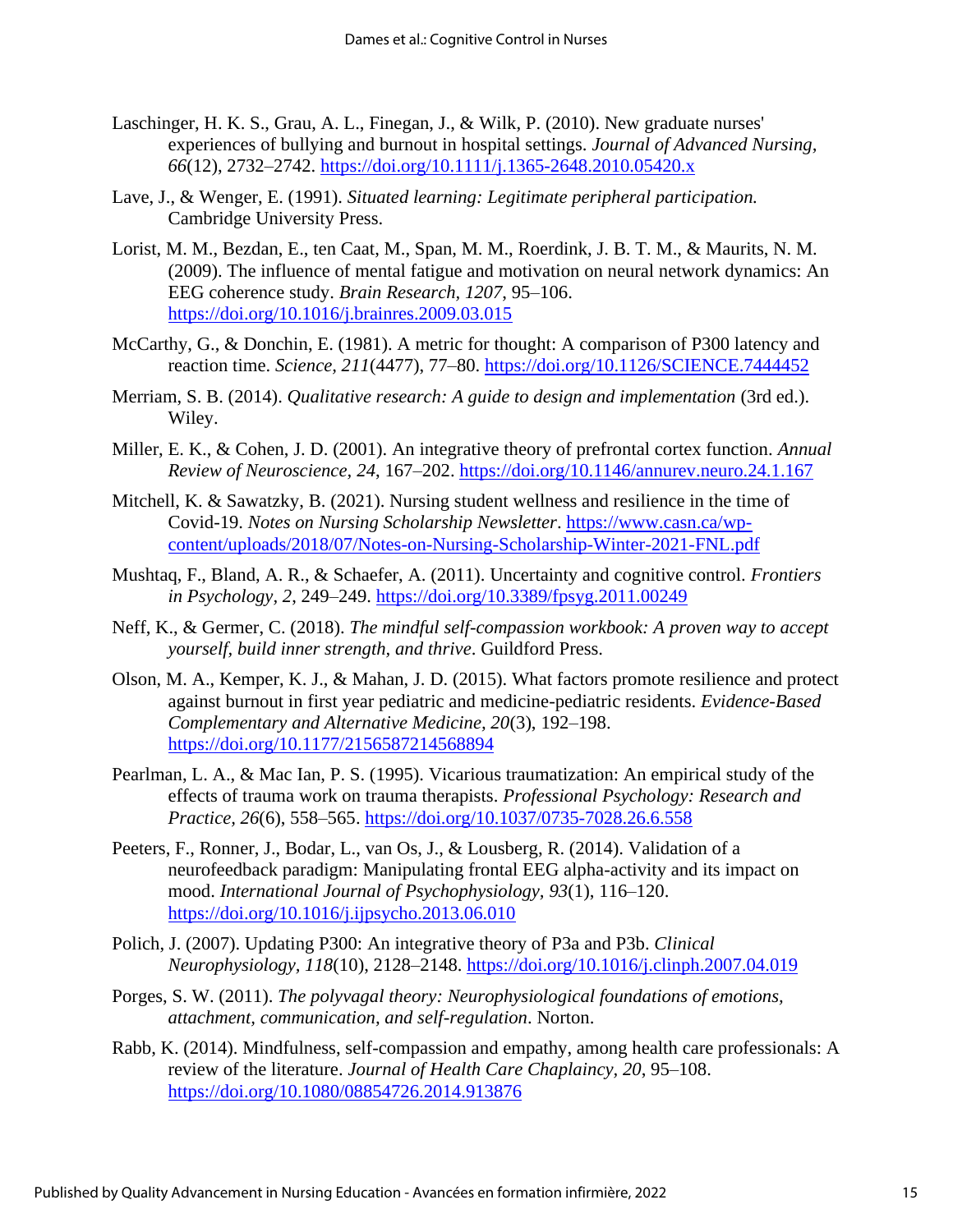- Raduntz, T. (2018). Signal quality evaluation of emerging EEG devices. *Frontiers in Physiology*, *9*, 98–98. https://doi.org/10.3389/fphys.2018.00098
- Rogers, C. (1959). A theory of therapy, personality and interpersonal relationships as developed in the client-centered framework. In S. Koch (Ed.), *Psychology: A study of science. Social Context* (Vol. 3, pp. 184–256). McGraw Hill.
- Ruotsalainen, J. H., Verbeek, J. H., Mariné, A., & Serra, C. (2016). Preventing occupational stress in healthcare workers. *Sao Paulo Medical Journal, 134*. https://doi.org/10.1590/1516-3180.20161341T1
- Scheibehenne, B., Greifeneder, R., & Todd, P. (2010). Can there ever be too many options? A meta-analytic review of choice overload. *Journal of Consumer Research, 37*(3), 409–425. https://doi.org/10.1086/651235
- Spurr, S., Walker, K., Squires, V., & Redl, N. (2021). Examining nursing students' wellness and resilience: An exploratory study. *Nurse Education in Practice*, *51*, 102978. https://doi.org/10.1016/j.nepr.2021.102978
- Steger, M. F., Dik, B. J., & Duffy, R. D. (2012). Measuring meaningful work: The work and meaning inventory (WAMI). *Journal of Career Assessment, 20,* 322–337. https://doi.org/10.1177/1069072711436160
- Stelnicki, A. M., Carleton, N., & Reichert, C. (2020). *Mental disorder symptoms among nurses in Canada*. Canadian Federation of Nurses Unions. https://nursesunions.ca/wpcontent/uploads/2020/06/OSI-REPORT\_final.pdf
- Sturgeon, J. A., & Zautra, A. J. (2015). Social pain and physical pain: shared paths to resilience. *Pain Management, 6*(1), 63–74. https://doi.org/10.1007/s11916-010-0095-9
- Van Hecke, A. V., Stevens, S., Carson, A. M., Karst, J. S., Dolan, B., Schohl, K., McKindles, R. J., Remmel, R., & Brockman, S. (2015). Measuring the plasticity of social approach: A randomized controlled trial of the effects of the PEERS intervention on EEG asymmetry in adolescents with autism spectrum disorders. *Journal of Autism and Developmental Disorders, 45*(2), 316–335. https://doi.org/10.1007/s10803-013-1883-y
- Wang, S., Wong, Y., & Yeh, K. (2015). Relationship harmony, dialectical coping, and nonattachment: Chinese indigenous well-being and mental health. *The Counseling Psychologist, 44*(1), 78–108. https://doi.org/10.1177/0011000015616463
- West, M. (2018). *Compassionate leadership for cultures of high quality care*. https://patientsikkerhed.dk/content/uploads/2018/04/patient18\_plenum\_michaelwest.pdf
- Wong, K. F., Teng, J., Chee, M. W. L., Doshi, K., & Lim, J. (2018). Positive effects of mindfulness-based training on energy maintenance and the EEG correlates of sustained attention in a cohort of nurses. *Frontiers in Human Neuroscience, 12*, 80–80. https://doi.org/10.3389/fnhum.2018.00080
- Yamasaki, T., Goto, Y., Ohyagi, Y., Monji, A., Munetsuna, S., Minohara, M., Minohara, K., Kira, J.-I., Kanba, S., & Tobimatsu, S. (2012). Selective impairment of optic flow perception in amnestic mild cognitive impairment: Evidence from event-related potentials. *Journal of Alzheimer's Disease, 28*(3), 695–708. https://doi.org/10.3233/JAD-2011